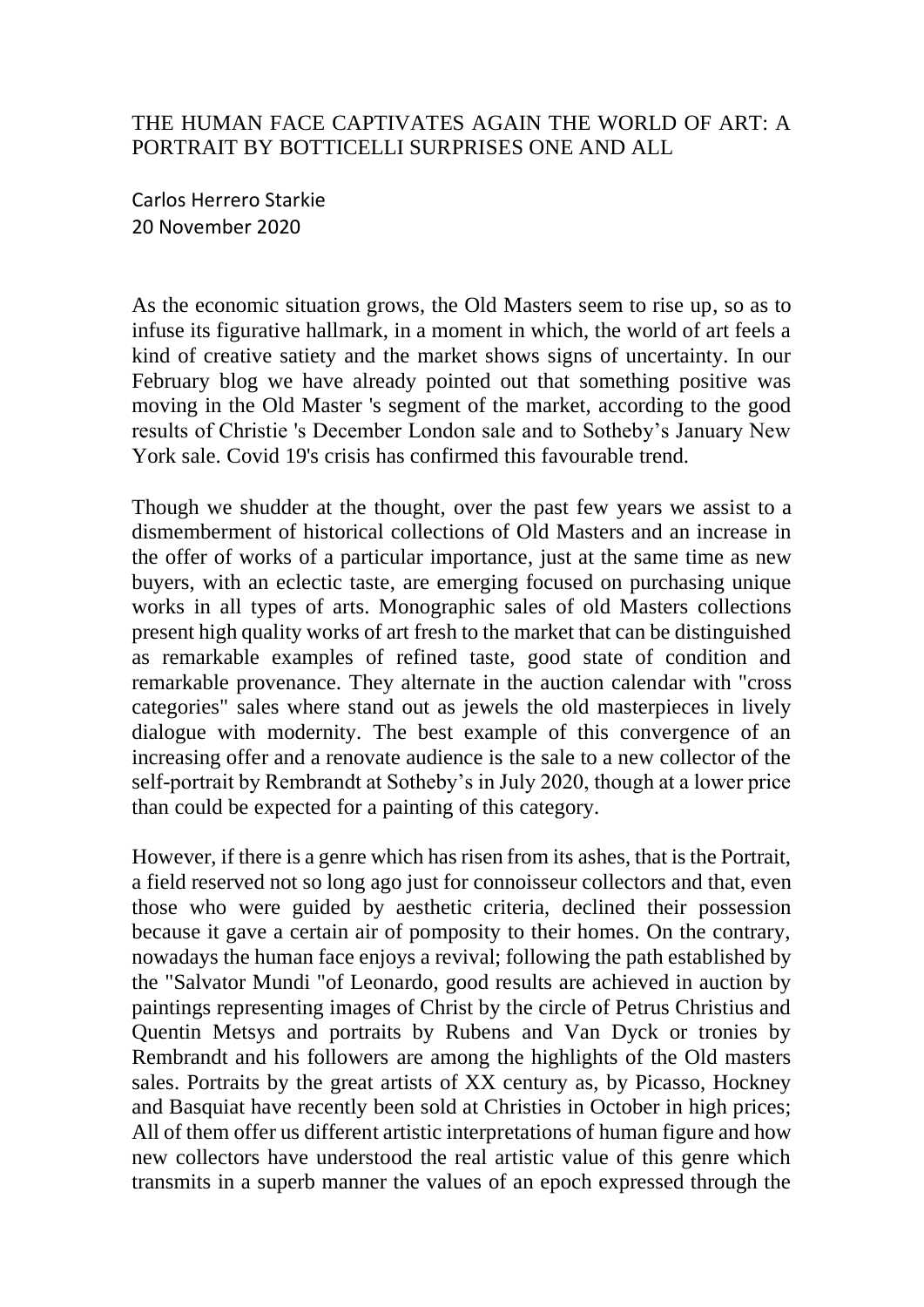individual mood of the sitter, with whom the viewer has a kind of psychological symbiosis.

Moreover, what is significant and new is the increasing interest in portraits by Renaissance painters. Those who, inspired in Roman busts, have invented this genre. A good example of this trend which demonstrates the level of interest in early portraits, is the outstanding portrait attributed to the "bourguignonne" school which rose fourteen times its estimate, selling at 1,4 M£ at Christie's in July evening sale.

In this context Sotheby's surprize one and all presenting as a highlight of its January New York old Masters sale a paradigmatic portrait of a young man holding a roundel by Sandro Botticelli, one of the dozen existing portraits by the Master. Painted between in 1470 / 80, his best period, it expresses in an unsurpassable way the quintessence of the "Quattrocento Fiorentino", embodying the conquest of the representation of Man in Art. An image of a young man of not more then 20 years with porcelain complexion and verdigris coloured eyes, that, due to his eternal beauty, his shocking modernity and iconic character, is destined to become a symbol of the strength of Art in times of crisis and to break records, as the "Salvator Mundi" of Leonardo did years ago, in a different moment, when only we could foretell the abyss. In this sense, we should be satisfied that a masterpiece of the Renaissance assumes this role, because it would mean, that Art needs images of impressive beauty and permanent canons, so as to fight against the sentiment of void that invade human beings when personal live is shattered.

The World of Art needs to send a clear and positive message in order to maintain the mood of the collectors, so that they do not abandon the market. However, it is a paradox and, in my opinion, a very encouraging fact, that in a background so focused by Contemporary Art, Old Masterpieces are among the unique works selected to instil confidence and in a way become the "porte parole" of the whole market. On the hand, it is also surprising that an image of beauty embodied in a youth with a gaze that invites to have confidence in future, is the work selected to exert as "Salvator Mundi" of a dehumanized artistic world "au bord du précipice"; a face on the opposite side of the skulls of Basquiat, symbols of an age already passed in which we lived with opulence a fragile vital frenzy.

The Human nature is so contradictory and full of contrasts, that in a moment where prevails the distrust of man's capacity to face a kind of apocalypse, it grasps to all the values that Botticelli represents in an iconic manner. The vitality of Man, the sweet bloom of youth, the permanent sense of beauty...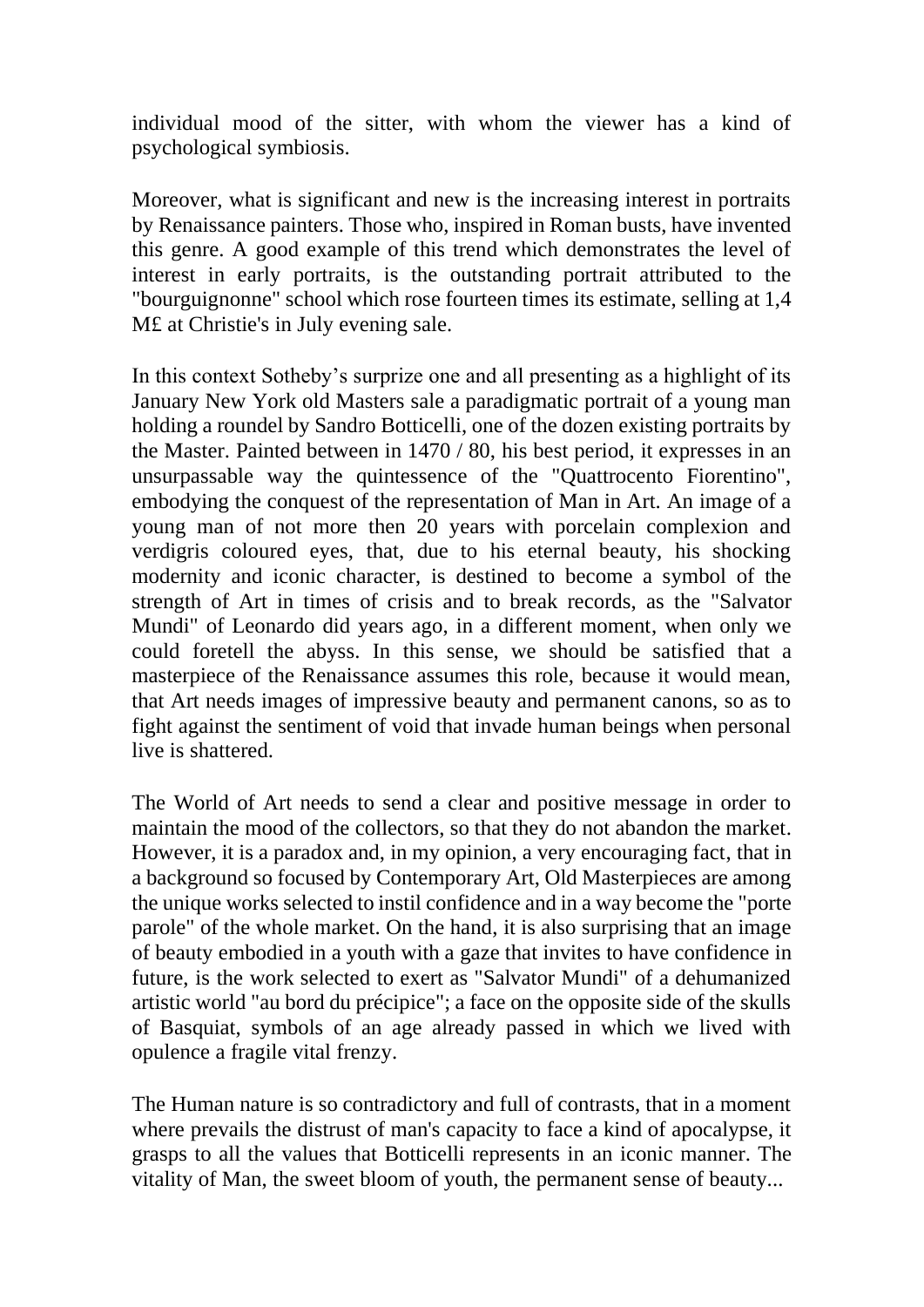The announcement of the presentation for sale of a Botticelli of this category has spread in the mediums as gunpowder, creating an unusual optimism in the market and world of art, as it is regarded as a winning bet and a sign that the taste of collectors may return at last to the human figure. This kind of courageous actions, achieved during a crisis, gives confidence to the market and, infuses passion to collectors, promoting a favourable trend for the change that Art needs and all the lovers of beauty yearn.

The portrait of a young man by Botticelli rise as a star that guides the return of Art to eternal values of ineffable beauty, exquisite technique and search of modernity through the human figure, authentic pillars of Renaissance Art. The Beauty, that is revealed by the lineal manner in which the master renders the features of the young man and the subtle touch that distils the demeanour of the personage, standing out from a symmetrical background and impressive colour; the Modernity, due to its overall immediacy, simplicity and brevity of its message; the exquisite technique, that appears in all its splendour in the incredible "trompe l oeil" of optical illusion which is shown through the delicate gesture of the hands; granting all this the clear and outstanding significance that only unique works of art can have.

This portrait could have stood as the jewel which would have gleamed in a "cross categories" sale or as a brooch in a contemporary art auction, because it would perfectly dialogue with masterpieces of all times, breaking boundaries. However, Sotheby's, demonstrating its everlasting traditionalism, its clairvoyance and utmost care in selecting scenarios for his highlights, decided to reserve a special place in its January New York old Masters sale. Certainly, a quite acute and brave decision as it would serve to test the eagerness of all the new buyers that Sotheby's has been attracting to the Old master field a long these last months; collectors who search the best works in all types of art. This would represent a great success, all the more it has been a target they have always failed to achieve during last years, in spite of all their efforts.

Furthermore, this announcement appears in a timely moment, when other periods of art highly considered by the market begin to show a slowdown. Impressionism is not so appreciated as before, not only due to a lack of offer of masterpieces, but also because it does not radiates the powerful expressiveness required nowadays; Picasso does not seem to stimulate the buyers mood like previously, as collectors and investors begin to be aware of the inevitable pictorial unevenness of such an immense corpus; Contemporary art remains the most active segment of the market, but at